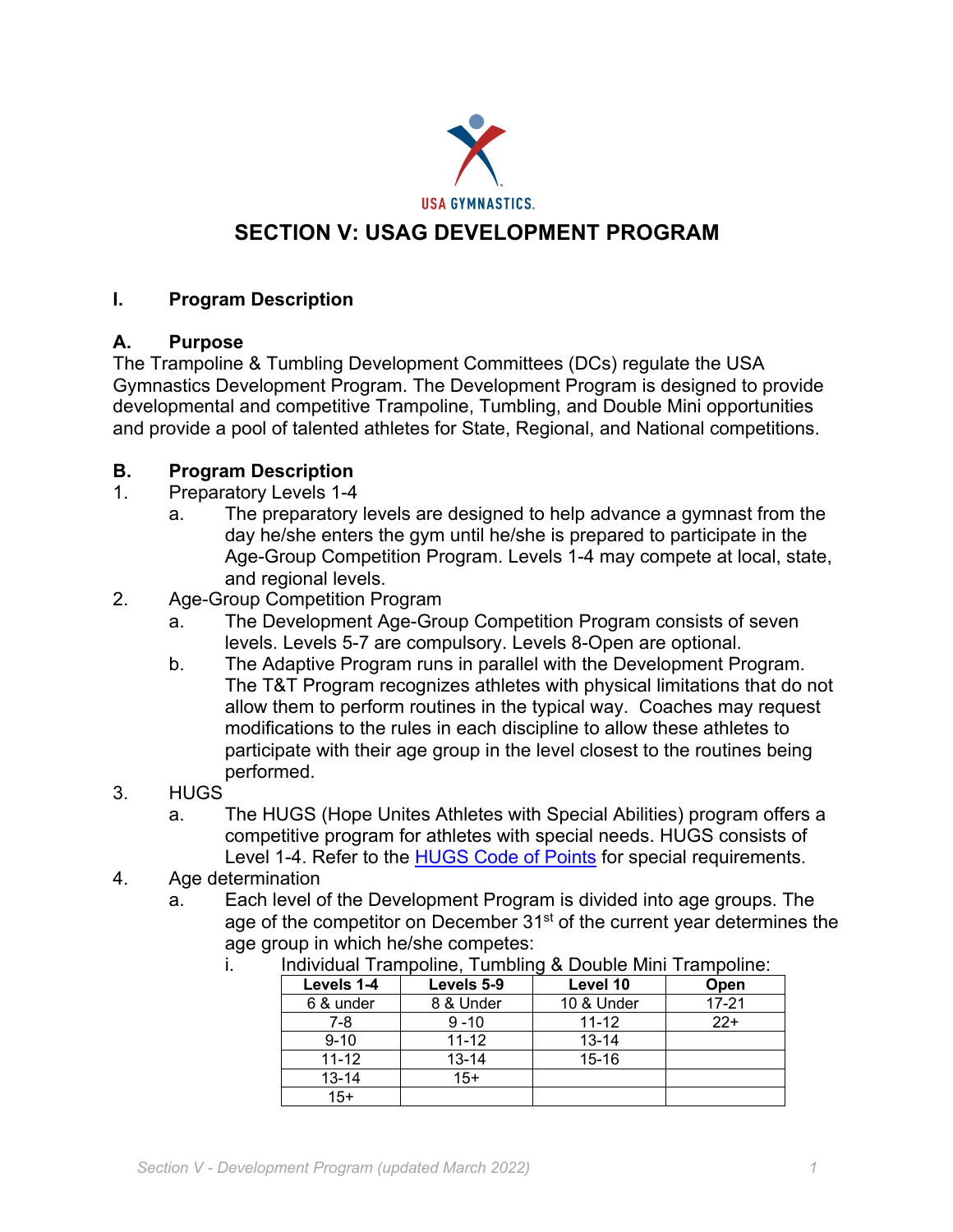ii. Synchronized Trampoline:

| Level 9    | Level 10   | Open  |
|------------|------------|-------|
| 12 & Under | 14 & Under | 17-21 |
| 13 & Over  | $15 - 16$  | りワー   |

- b. Upon approval of the Meet Director and personal coach, an athlete may move up to the next older age group if he/she is the only athlete competing in his/her age group.
- c. Age groups with three or fewer athletes may be combined with the age group immediately above or immediately below, at the Meet Director's discretion.

# **C. Competition Rules**

- 1. The International Gymnastics Federation (FIG) *Code of Points* will be used except where superseded by rules found in the USA Gymnastics Development *Code of Points* (and approved updates). Therefore, the order of precedence when determining which rules to use in the event of conflict is:
	- b. The Development *Code of Points* and approved updates. Updates are posted on the USAG web site.
	- c. The FIG Code of Points with approved USAG Trampoline & Tumbling Development & Technical Committees' interpretations.

# **D. Mobility System**

*Click Here* for the Mobility Request form.

- 1. The highest level at which an athlete may enter the mobility system is Level 8.
- 2. Once an athlete has entered the system, they must compete at a minimum of one sanctioned event at each level (may not skip Levels).
- 3. Athletes may compete up to two Levels per event at invitational, mobility, and eligibility competitions, at the discretion of the Meet Director.
- 4. At State, Regional, and National Championships athletes can only compete and mobilize one Level.
- 5. Mobility at Levels 1-8 is at the discretion of the coach, however, coaches are encouraged to use recommended mobility scores, compulsories and mobility skills to ensure proper progression.
- 6. Mobility from Level 8 to Level 9 onwards
	- a. To ensure proper progression from one level to another, athletes must achieve a designated mobility score at the USAG sanctioned competition.
		- i. The term "mobility season" is defined as August 1 until December 31 of the following calendar year. (For example, an athlete who earns a mobility score in January 2020 will have until December 31 of 2021 to verify and compete at that level).
		- ii. During the mobility season, a Development athlete must verify his/her participation in the new level by competing in a USAG sanctioned competition at the newly approved level. If an athlete does not verify participation in the new level within the mobility season, then the mobility loses its value.
	- b. Coaches must submit a Mobility Request form to the State Chair in order to move an athlete from Level 8 to Level 9, Level 9 to Level 10 and Level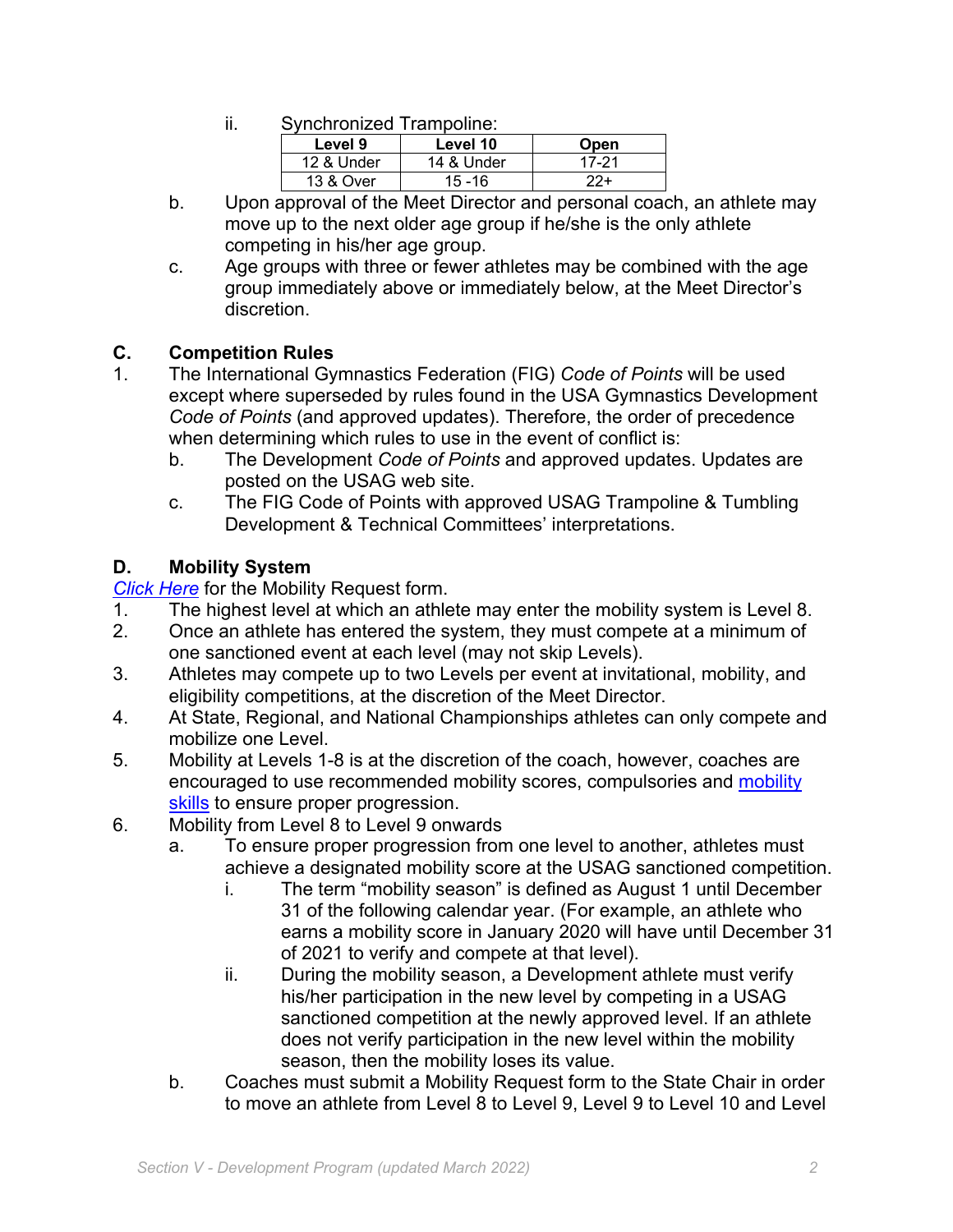9 to Open. The State Chair must approve mobility before the athlete is eligible to compete at the higher level. The Elite Committees Chair must approve mobility from Level 10 to the Elite Levels. See T&T Rules & Policies Section VI: Elite Program.

- c. Athletes must meet the requirements in the qualification round at a designated mobility competitions as follows:
- 7. Mobility scores

| <b>Trampoline</b> |                    | Tumbling   |                    | <b>Double Mini</b> |                    |
|-------------------|--------------------|------------|--------------------|--------------------|--------------------|
| Level             | <b>Total Score</b> | Level      | <b>Total Score</b> | Level              | <b>Total Score</b> |
| $5$ to $6$        | 16.0               | $5$ to $6$ | 35.6               | $5$ to $6$         | 37.8               |
| 6 to 7            | 16.0               | 6 to 7     | 34.8               | 6 to 7             | 37.8               |
| $7$ to $8$        | 16.0               | $7$ to $8$ | 34.5               | $7$ to $8$         | 37.8               |
| 8 to 9            | 54.2               | 8 to 9     | 37.9               | 8 to 9             | 40.9               |
| 9 to 10           | 55.7               | 9 to 10    | 39.6               | 9 to 10            | 42.4               |
| 9 to Open         | 55.7               | 9 to 10    | 39.6               | 9 to 10            | 42.4               |

- a. It is recommended that coaches use the above scores to determine athletes' proficiency for Levels 5->6, 6->7, 7->8.
- b. It is recommended that Meet Directors use panels per Section VII, VIII.A.2. for Levels 5-7.
- 8. Downward mobility
	- a. Under certain circumstances, an athlete may move down a level.
	- b. Downward mobility may only occur through the invitational season, not during championship season.
	- c. Coach must submit a formal written request to the State Chair.
	- d. The State Chair must approve the request.
	- e. Downward mobility will only be granted for extenuating circumstances, for example significant injury or hardship. This must be addressed in the application.
	- f. Should an athlete wish to return to their original level after competing in the lower level, they are required to re-mobilize.
	- g. Athletes that compete at a new level and then drop down to a previous level without the permission of the State Chair or Elite Chair will have to remobilize and all previous results at the higher level will be null and void.
- 9. If a Level 9-Open athlete does not compete for over one (1) year, they must reenter the competitive system at one level below their prior competitive level. (i.e. level 9 must re-enter as a level 8; Open must re-enter as Level 9).
- 10. The Development Chair must approve re-entry at Level 10 or Open for athletes who previously competed at the Elite level.

#### **E. Stars & Stripes Championships & USA Gymnastics Championships Qualifying Process**

- 1. Development athletes competing in Levels 5-7 may attend the Stars & Stripes Championships. Development athletes competing at Levels 8-Open may attend the USA Gymnastics Championships.
- 2. Eligibility competitions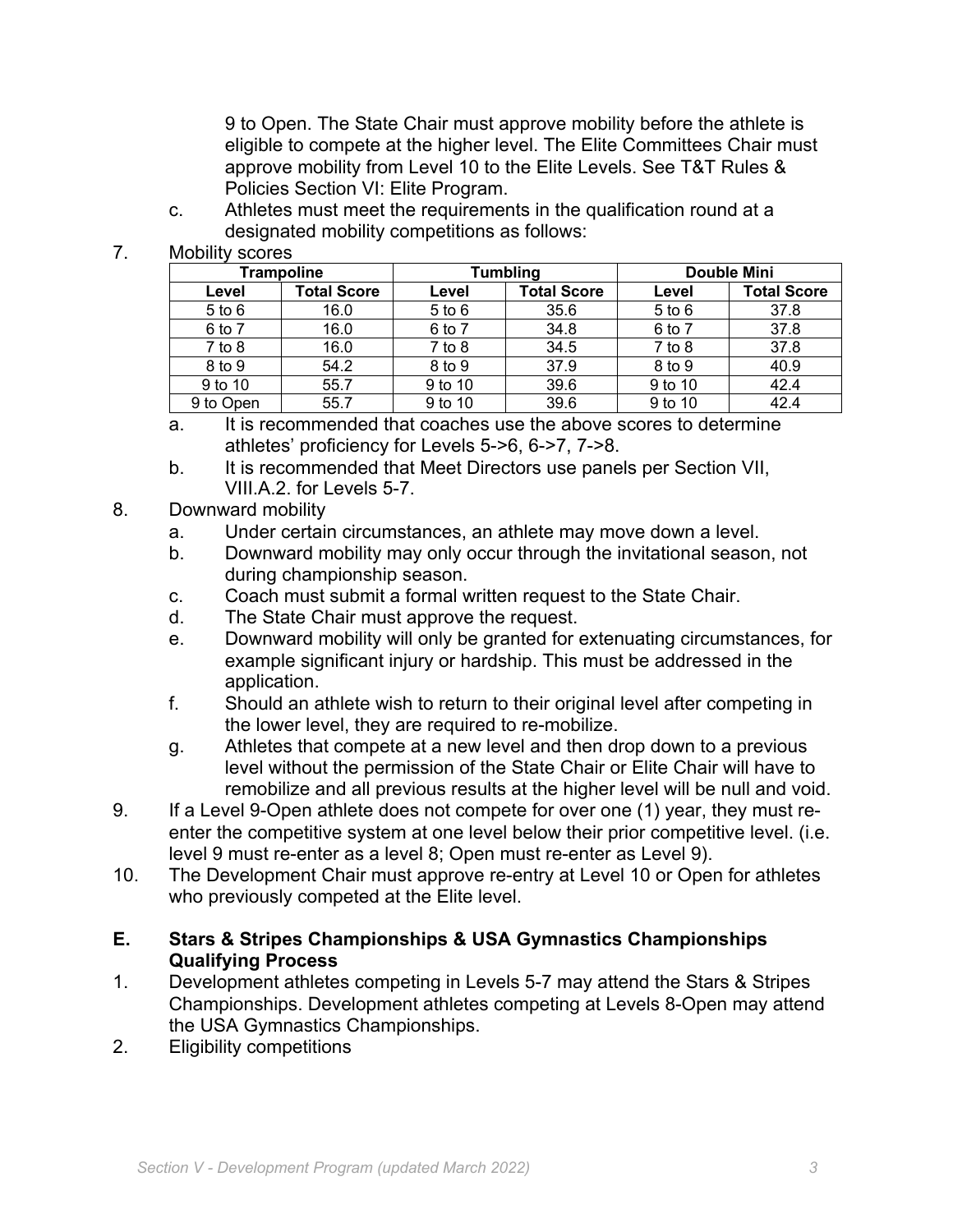- a. An eligibility competition is any USA Gymnastics Trampoline & Tumbling competition sanctioned as an eligibility competition that an athlete attends prior to the State or Regional Championships.
- b. Athletes must compete in at least two (2) USA Gymnastics Trampoline & Tumbling eligibility competitions during the current competition season prior to State or Regional Championships.
- c. Athletes must compete at both State and Regional Championships. Competitors must hit the qualification scores at either of their respective State or Regional Championships.
- d. The State and/or Regional Championships may not be used as an eligibility competition.
	- i. An athlete may participate in State and Regional Championships without meeting eligibility requirements, but he/she may not qualify to Stars & Stripes Championships and/or USA Gymnastics Championships at State or Regional Championships unless they have fulfilled eligibility requirements.
	- ii. A State Chair may waive eligibility requirements for athletes who are unable to compete in the two required competitions prior to State and Regional Championships. Proof of injury, illness, unforeseen or extenuating circumstances is required. The State Chair is under no obligation to waive eligibility requirements if he/she feels it is not in the best interest of the athlete.
- e. The competitive season begins August 1 of each year.
- f. Athletes are not required to compete in all events in which they wish to earn eligibility. Athletes in Level 5-Open who are injured and unable to compete may enter, pay the appropriate entry fee, and salute in order to earn eligibility. A score of zero will be entered in the results in order to show participation, but the athletes will not receive an award.
- g. The State Chair will determine eligibility based on the results submitted by the meet directors and coaches.
- 3. Qualifying procedures
	- a. Only USAG athlete members competing in Levels 5-Open who have met the eligibility and qualifying requirements may enter Stars & Stripes Championships and/or USA Gymnastics Championships.
	- b. Only Level 10 and Open competitors may enter by petition, upon approval, if all petition requirements are met.
	- c. The competitors must qualify at the State Championships or Regional Championships for the state/region in which the competitor's club is a member. Athletes with extenuating circumstances may apply to compete in another state or region. The petition must be sent to the Regional Chair, and will be voted upon by the Regional Chair, Relevant Committees (Development or Elite) Chair and Athlete Representative. All rules and/or directives of the replacement competition must be abided by.
	- d. Synchronized pairs must qualify as individual trampoline athletes and declare themselves as a synchronized pair by the USA Gymnastics Championships entry deadline.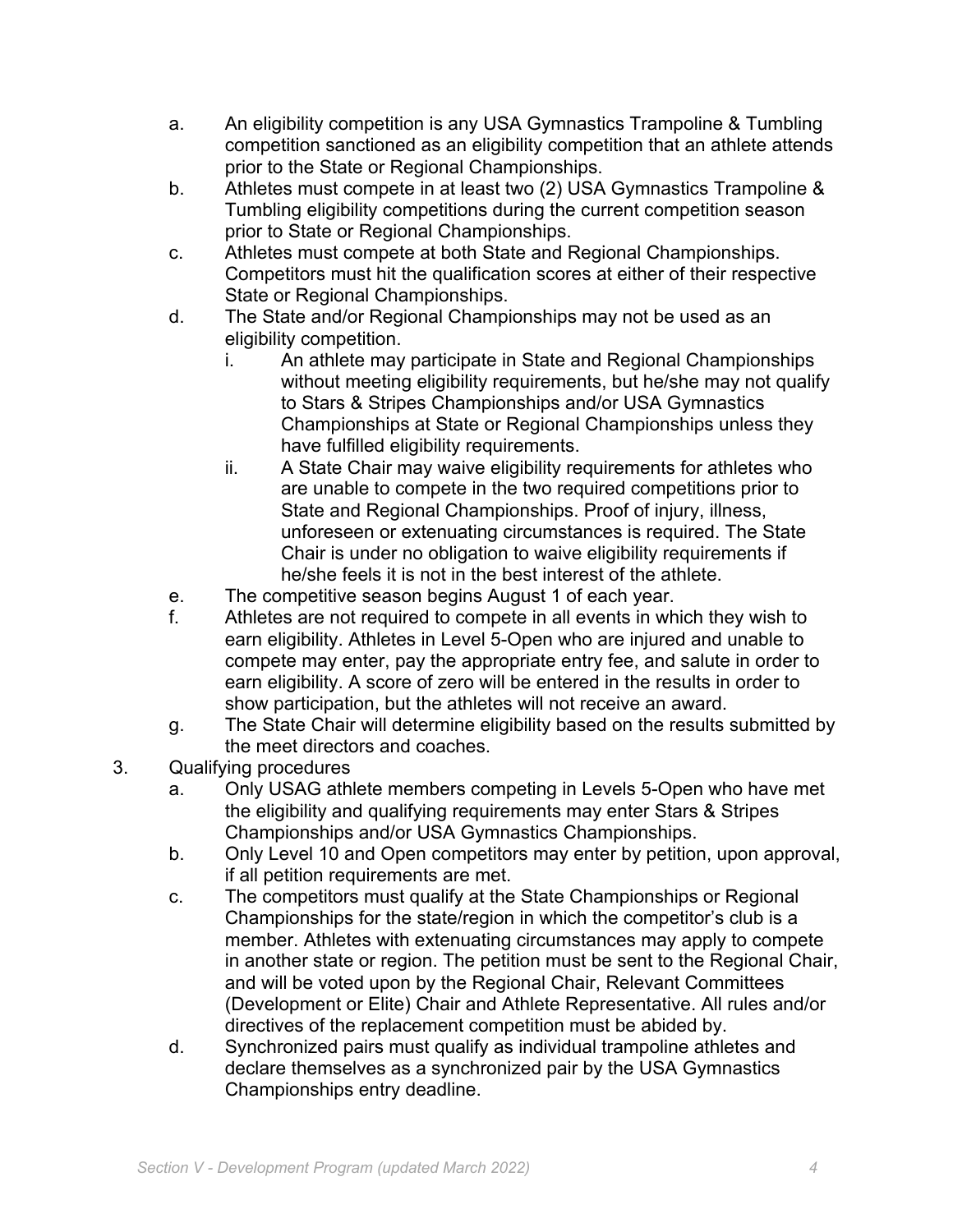- e. The competitor must compete in his/her own age group, or in the case of Synchronized Trampoline, the age group of the older partner.
- f. The competitor must compete in only one (1) level per discipline. For example, an athlete can compete at Level 7 in Trampoline and Level 8 in Tumbling, but never Level 7 and Level 8 in Tumbling.
- g. Entries to the Stars & Stripes Championships and/or USA Gymnastics Championships must be at same level at which the athlete qualified at the last competition he/she attended. For example, if an athlete qualified at Level 8 in the first competition but competed at Level 9 in the next competition and did not reach the qualifying score, then the athlete cannot enter their respective championships at that level.
- h. Athletes may enter the Stars & Stripes Championships and/or USA Gymnastics Championships if they meet requirements for eligibility and meet the qualifying scores, set by the Trampoline & Tumbling Program Committee, at either the State or Regional Championships.
- 4. Stars & Stripes Championships qualifying scores

| Level | <b>Trampoline</b> | <b>Tumbling</b> | <b>Double Mini</b> |
|-------|-------------------|-----------------|--------------------|
|       | 15.0              | 32.6            | ົ                  |
|       | 15.0              | 31.6            | ົ                  |
|       | 15.0              | 31 R            | ົ                  |

Note: All scores are total scores. Scores are for all age groups, boys and girls. 5. USA Gymnastics Championships qualifying scores

| Level | Trampoline | Tumbling | <b>Double Mini</b> | <b>Synchro</b> |
|-------|------------|----------|--------------------|----------------|
|       | 52.4       | 35.4     | 39.6               | N/A            |
|       | 53.9       | 37.3     | 40.6               | Individual     |
| ιU    | 79.4 *     | 38.4     | 41.4               | Individual     |
| ⊃pen  | 30.4 *     | 38.4     | 41.4               | Individual     |

\* Scores include Time of Flight

Note: All scores are total scores from qualifications. Scores are for all age groups, boys and girls.

# 6. Petitions

- a. There are no petitions for Levels 5-7 to the Stars & Stripes Championships.
- b. There are no petitions for Levels 8-9 to the USA Gymnastics Championships.
- c. Level 10 and Open
	- i. Current Level 10 and Open athletes are eligible to petition to the USA Gymnastics Championships.
	- ii. Athletes who are unable to qualify due to illness, injury, or unforeseen circumstances may petition to enter the USA Gymnastics Championships. The petition must be submitted in accordance with the approved petition procedure.
	- iii. Only athletes who placed  $1^{st}$ ,  $2^{nd}$ , or  $3^{rd}$  in the same event at the previous USA Gymnastics Championships or who were in the top fifty (50) percent of those who competed in the last USA Gymnastics Championships will be allowed to petition to participate in the current USA Gymnastics Championships.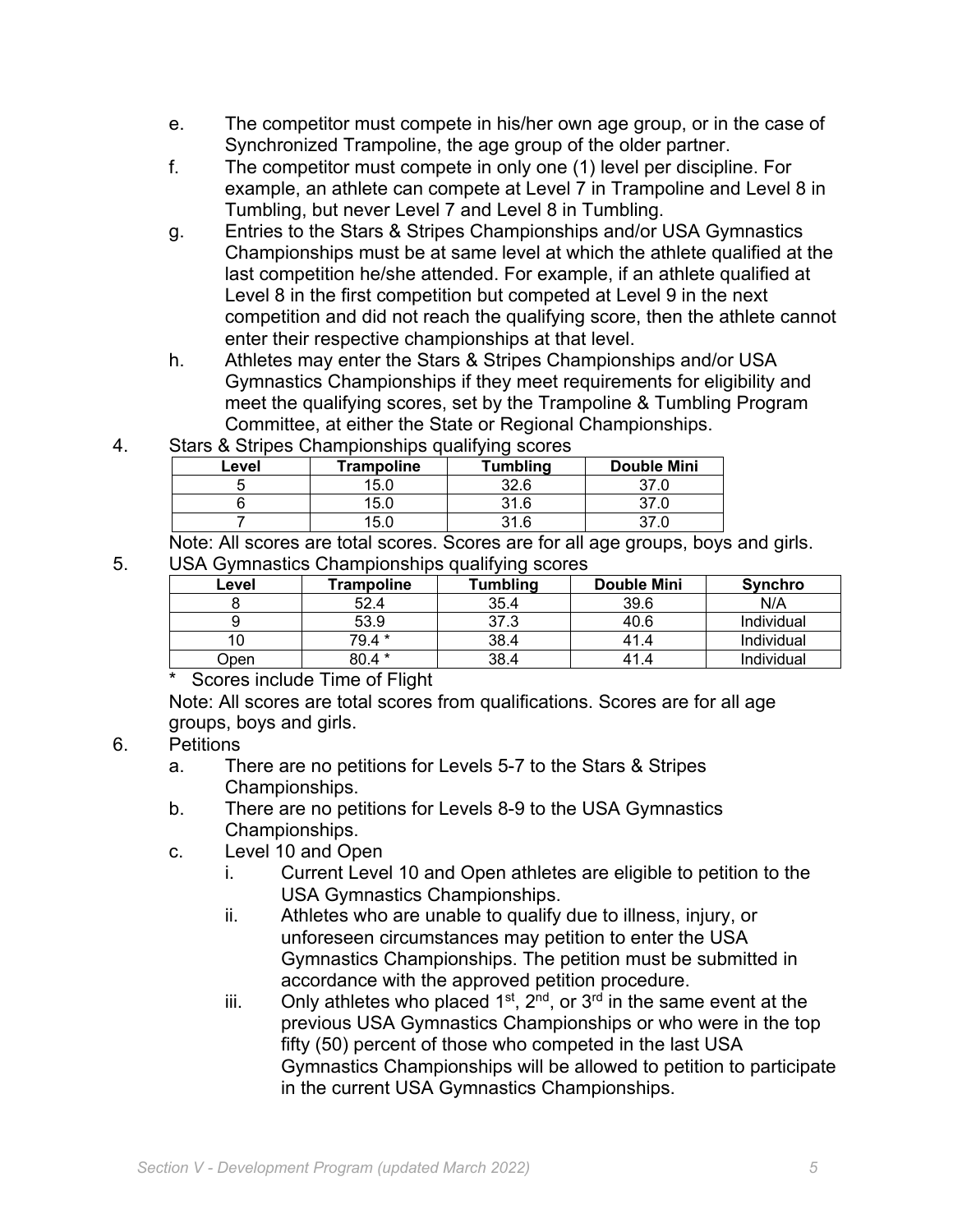- iv. Before a petition may be granted, the athlete must demonstrate that an injury, illness or other unforeseen circumstance exists which prevented the athlete from competing in or completing one or more of the qualifying events. The petition must be submitted as soon as the athlete becomes aware that he/she cannot compete in or complete such events. Petitions will not be accepted if the athlete did not attend qualifiers (salute in at least once discipline) in order to participate in another sport or event.
- v. Petitions must be submitted in writing to the T&T Program Director as soon as possible after the athlete determines his/her inability to compete, and before the entry deadline for the USA Gymnastics Championships. The petition must be in the form of a letter stating the rationale behind the petition. In the case of injury or illness, the athlete will present a signed and dated letter from the physician on physician letterhead stating the diagnosis, previous limitations, and clearance to compete at the USA Gymnastics Championships. A \$25.00 non-refundable administrative fee must accompany the petition.
- vi. The Development Committees Chair, Program Director and Athlete Selection Representative will decide petitions. They will be considered as expeditiously as possible. The petitioner will be immediately notified, once a decision has been reached. The decision of the Development Committees Chair, Program Director and Athlete Selection Representative is final.

# **F. Inquiries**

- 1. Inquiries are the same for all disciplines. An inquiry can be filed by an athlete for their own score, a coach for their own athlete's' score or for a non-personal athlete from a different club than that of the appellant. Spectators are not allowed to participate in the inquiry process. A difficulty inquiry can be made at the judge's table using the appropriate form.
- 2. The Meet Referee must be notified of a possible inquiry 15 minutes after the flights results are made available and the written inquiry, video and payment within 10 minutes of notification.
- 3. The inquiry form and a video are the only items that will be presented to the Jury of Inquiry.
- 4. Inquiry of execution scores is not permitted, except in respect to a clerical error.
- 5. Non-personal athlete inquiries are only allowed in regards to difficulty, interruption, landing penalties and difficulty judges penalties.
- 6. Inquiries must be dealt with by the Jury of Inquiry as quickly as possible and the final decision announced to all effected parties.
- 7. Video
	- a. At invitational competitions, eligibility/mobility competitions, State Championships and Regional Championships the organizing committee is not required to have an official video. The Jury of Inquiry may review a video submitted by the coach or athlete filing the inquiry. The Jury of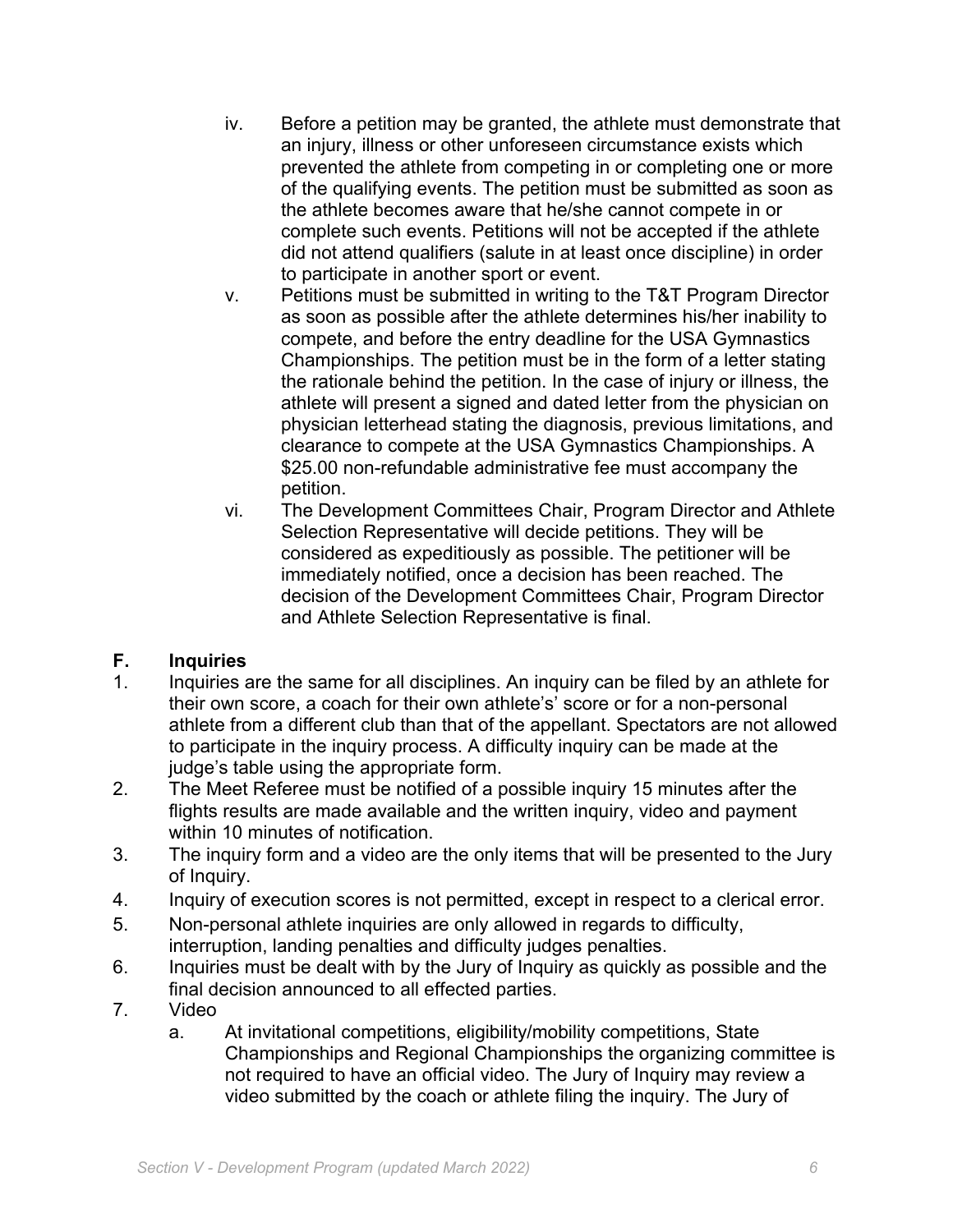Inquiry will only use video shot from the similar angle as the judges' perspective or the perspective designated by the Meet Referee.

- b. At all national sanctioned events the organizing committee may provide official video for Levels 8-Open. The Jury of Inquiry may use this video for the inquiry process. If needed, the Jury of Inquiry may also review a video submitted by the coach or athlete filing the inquiry. The Jury of Inquiry will only use video shot from a similar angle as the judges' perspective or the perspective designated by the Meet Referee. Official video will be used first, the Jury of inquiry may decide to review another video, if submitted.
- c. Members of the Jury of Inquiry will assemble in a designated location in order to view the video. The video will be watched in real time and each member of the jury will judge the routine, determining number of valid elements, difficulty awarded when applicable, and any interruptions, landing deductions or Chair of the Judges Panel penalties. The Jury will confer and if there is a discrepancy among the jury, they will re-watch and discuss any difference in the call until a consensus is reached.
- d. If the inquiry video is not conclusive, the original judges' decision stands.
- e. Coaches are not allowed to approach the Jury of Inquiry. All information must be in writing on the inquiry form and presented to the Meet Referee.
- f. The decision of the Jury of Inquiry is final.

| 8. | <b>Inquiry Fee</b> |                              | <b>Personal Athlete</b> | Non Personal Athlete<br>(different club to appellant) |
|----|--------------------|------------------------------|-------------------------|-------------------------------------------------------|
|    | а.                 | Local competitions           | \$25.00                 | \$50.00                                               |
|    | b.                 | <b>State Championships</b>   | \$50.00                 | \$100.00                                              |
|    | C.                 | Regional Championships       | \$75.00                 | \$150.00                                              |
|    | d.                 | <b>National Competitions</b> | \$100.00                | \$200.00                                              |
|    |                    |                              |                         |                                                       |

- 9. Jury of Inquiry composition
	- a. Local, state and regional competitions
		- i. Meet Referee (1)
		- ii. Chair of Judges Panel (1) from a panel that was not involved in the original decision
		- iii. One additional judge with the appropriate rating (1)
		- iv. All members of the Jury of Inquiry must be free of conflict of interest and not involved in the original call.
	- b. National Competitions
		- i. Meet Referee (1)
		- ii. Judges from the TC, Junior or Senior Judges Council or FIG Judge (2)
		- iii. All members of the Jury of Inquiry must be free of conflict of interest and not involved in the original call.
		- iv. If any of the appointed members are involved in the Judges Panel or in the decision taken they must recuse themselves from the jury.
		- v. If the inquiry is sustained, the fee will be returned and the results will be updated to reflect the change. If the Inquiry is overruled, the organizer will retain the inquiry fee and no changes to the results will be made.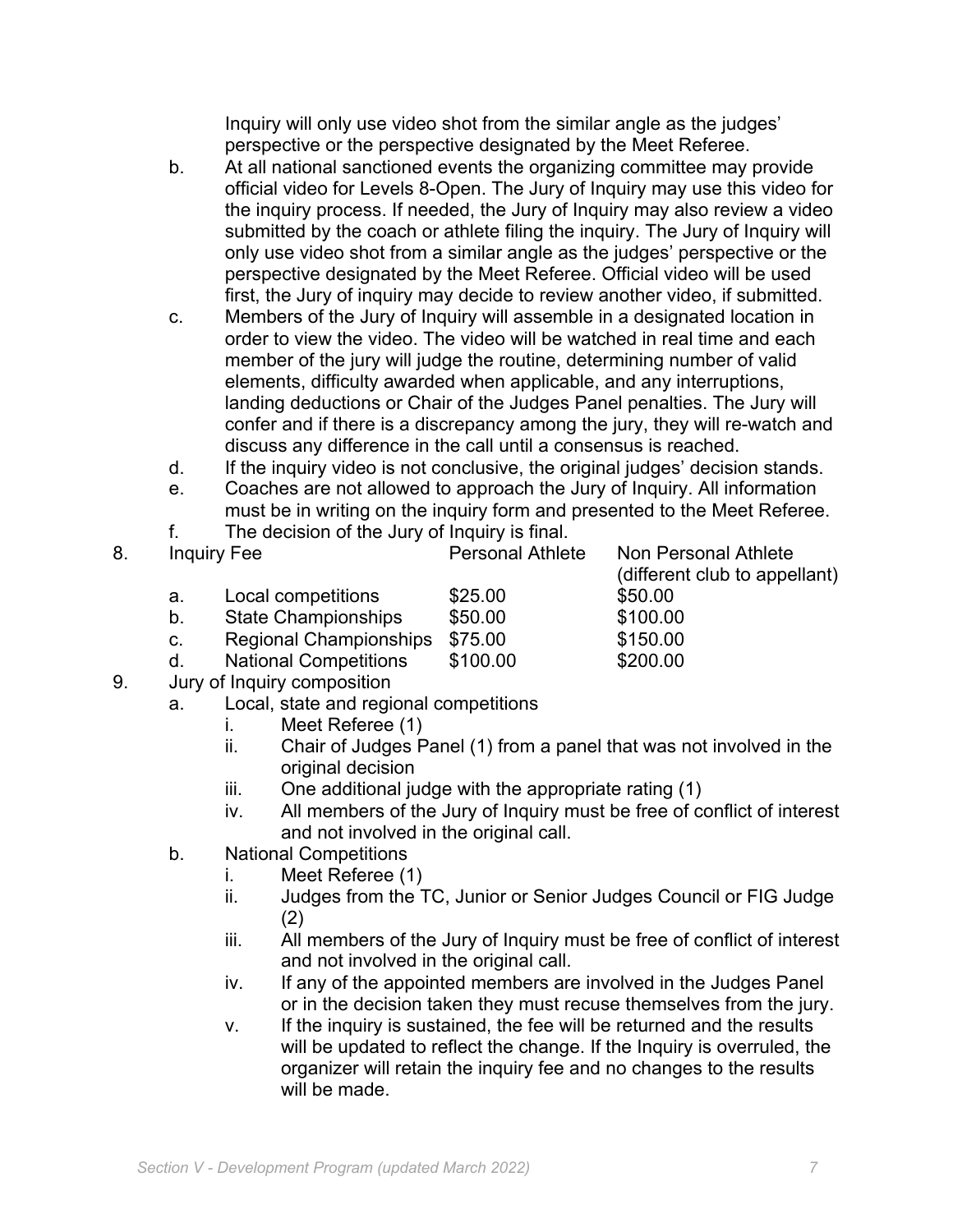### **G. Safety Rules**

#### 1. Trampoline

- a. Refer to the USA Gymnastics Safety Handbook, T200 Coaches' course and the Rules & Policies for further safety information
- b. No one should ever use the trampoline unless the activity is under the direct supervision of a USAG Trampoline & Tumbling registered coach.
- c. Opening or closing a trampoline can be dangerous; it must be done very slowly and carefully, preferably by more than one person who has experience and knowledge of the procedures.
- d. Before use, any trampoline should be checked for defects, proper set up, and overhead obstacles or other hazards.
- e. It is important that the area where trampolines are used is well lit and free of distractions such as excessive noise or flashing lights.
- f. Trampoline should never be used by a person who is dizzy, fatigued, or under the influence of drugs, alcohol, or medication, which can inhibit coordination or perception.
- g. Trampolines are to be used for serious practice and sport, never for horseplay.
- h. Proper stretching and warm-up can help prevent strains and sprains. It is important that anyone who is going to use a trampoline warm-up properly, both off and on the apparatus before practice or competition begins.
- i. Trampolines should be properly mounted and dismounted. An athlete should never jump from or onto a trampoline.
- j. Students must not attempt somersaulting skills until the proper progressions have been completed under the supervision of a registered USAG Trampoline & Tumbling Coach.
- k. When using a trampoline, emphasis is on control. A good trampolinist is one who can maintain control while performing skills.
- l. Jumping high is a learned skill and must be done carefully.
- m. Beginning students can learn many skills with little or no actual bounce on the trampoline.
- n. Only one person should bounce on a trampoline at a time. The only exception is when a coach is physically spotting an athlete.
- o. Proper attire should be worn when using a trampoline. Avoid clothing that impedes movement such as street clothes, jeans, etc. When trampolines with a webbed bed are used, trampoline shoes or socks should be worn in order to avoid injury to the feet and toes.
- p. Jewelry, including watches, earrings, body piercing, and rings, should not be worn on the trampoline.
- q. Hair should be secured close to the head.
- r. In order to perform well, athletes should avoid long periods of time on the apparatus.
- s. Never run under a trampoline while someone is on the apparatus.
- t. Do not sit or lean with arms on the pads of a trampoline or on the end decks while someone is jumping.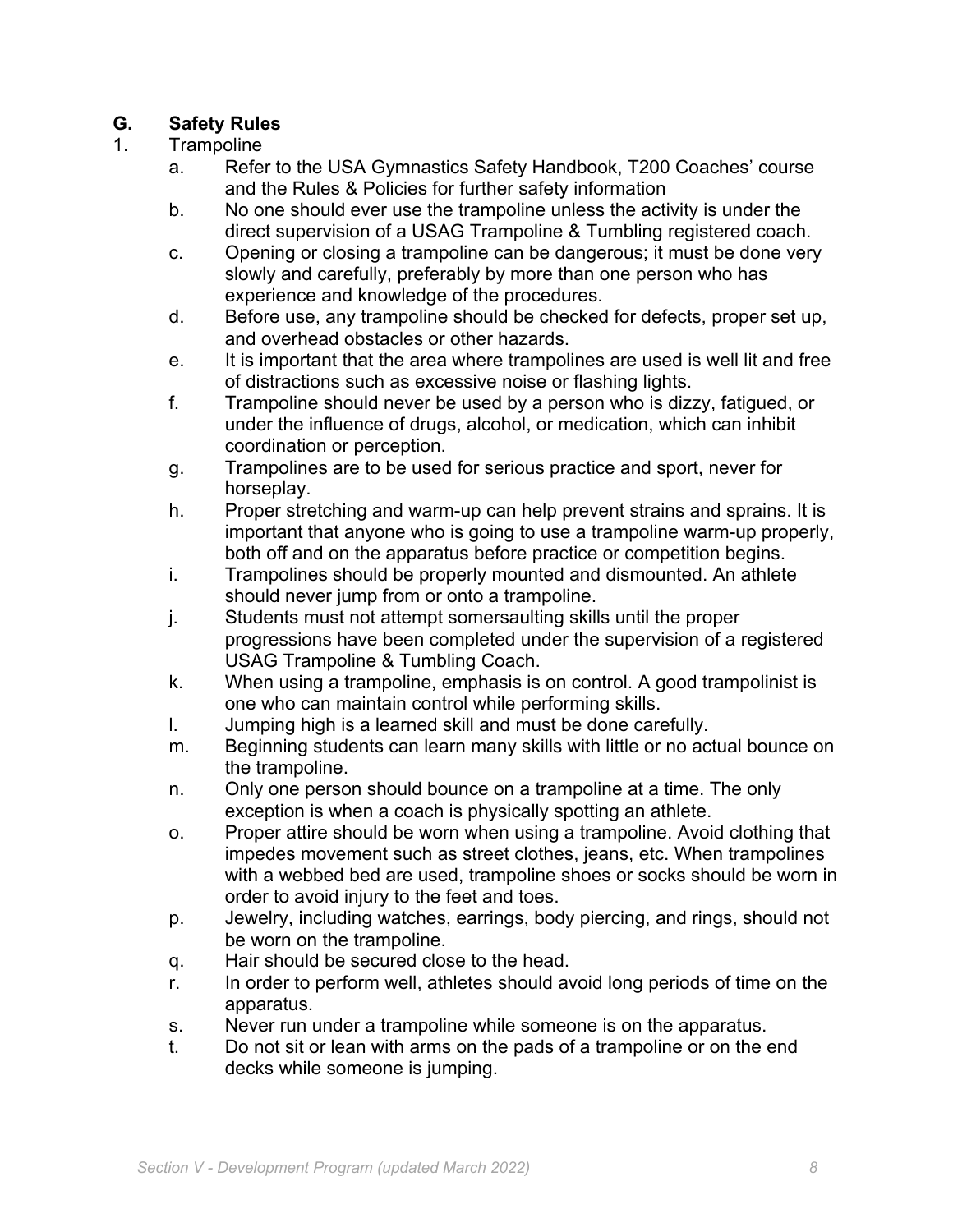- u. Athlete may not mount the apparatus with casts or hard splints while participating in tumbling and trampoline activities. Braces that have been prescribed by a licensed medical physician for a specific medical condition may be worn but must be solid in color. All tape must be white, tan or black in color for all levels within the Development Program.
- 2. Tumbling
	- a. Tumbling practice should take place in a facility where a USAG Trampoline & Tumbling registered coach is present to supervise the activity.
	- b. Tumbling should take place only where a safe tumbling surface is provided. Tumbling surfaces should be sufficiently shock absorbent so as to reduce the risk of injury.
	- c. Tumbling areas should be level and well-lit with the track placed well away from walls or other obstructions or low ceilings. If space is short and the end of the tumbling track comes near a wall, the wall must be padded.
	- d. Athletes should be aware of the safety rules and of their own limitations. Skills more easily done on trampoline or double mini trampoline may be more difficult or dangerous to attempt on a tumbling track.
	- e. Most spring floors are designed more for shock-absorbency than for extra lift during a skill. Athletes should be aware of this difference and not assume that skills will be easier using such surfaces.
	- f. The athlete or coach/spotter should not wear rings, hard hair decoration, earrings, body piercing and or jewelry at any time during practice or competition.
	- g. Hair should be secured close to the head.
	- h. A proper uniform should be worn to allow freedom of movement.
	- i. A thorough warm-up and stretching period should precede tumbling practice and a proper cool down and stretching period should follow to reduce the risk of injury.
	- j. Athletes and spotters must know and agree on all passes that will be attempted. Athletes must pay attention to the coach.
	- k. Tumbling should not be attempted by persons under the influence of alcohol, drugs, or any medication that may hinder coordination or perception, those who are dizzy, over-tired, or who have undue fear.
	- l. Successful tumbling depends upon a great deal of concentration. When one is fatigued, angry, frustrated, or otherwise unable to concentrate, it may become futile or even dangerous to tumble.
	- m. Crossing the tumbling track can be dangerous; look both ways before crossing.
	- n. Athletes should perfect skills before trying harder skills or combinations. Use proper progressions to learn more difficult skills. Practice form, execution and control.
	- o. The use of a tumbling track is a highly specialized, potentially dangerous activity for athlete and coach alike. Both the coach and athlete should first understand and practice progressions and drills in order to help the athlete to tumble safely.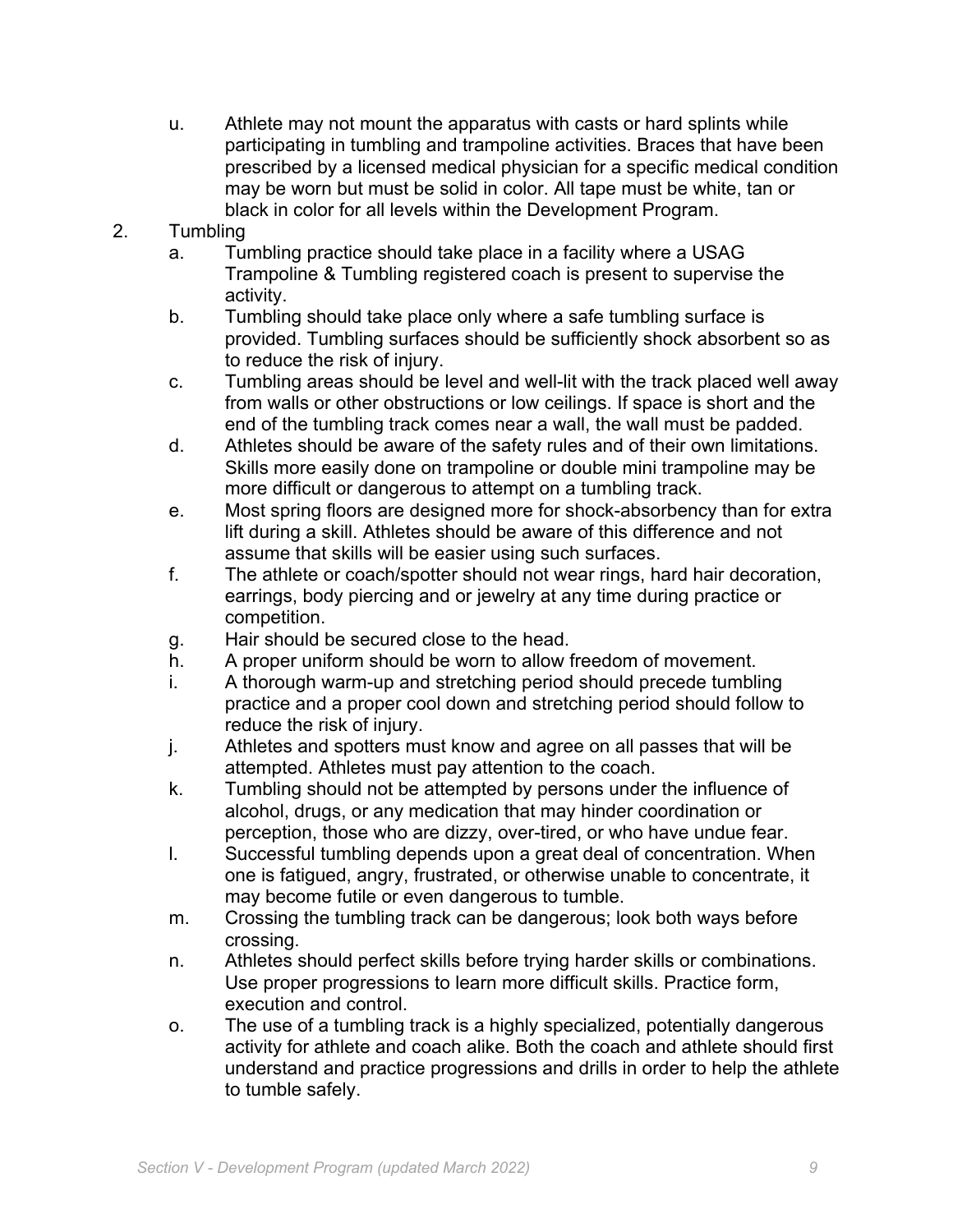- p. Athlete may not mount the apparatus with casts or hard splints while participating in tumbling and trampoline activities. Braces that have been prescribed by a licensed medical physician for a specific medical condition may be worn but must be solid in color. All tape must be white, tan or black in color for all levels within the Development Program.
- 3. Double Mini Trampoline
	- a. No one should ever use a double mini trampoline unless the activity is under the direct supervision of a USAG Trampoline & Tumbling registered coach
	- b. Opening or closing a double mini trampoline can be dangerous. It must be done very slowly and carefully, preferably by more than one person with experience and knowledge of the procedures.
	- c. Before use, any double mini trampoline should be checked for defects, proper set up, and for overhead obstacles or other hazards.
	- d. It is important that the area where any double mini trampoline is used is well lit and free from distractions, such as excessive noise or flashing lights.
	- e. Double mini trampoline should never be used by a person who is dizzy, fatigued, or under the influence of drugs, alcohol, or any medication (which can inhibit coordination or perception).
	- f. Double mini trampolines are to be used for serious practice and sport, never for horseplay.
	- g. Proper stretching and warm-up can help prevent strains and sprains. It is important that anyone who is going to use a double mini trampoline warmup properly, both on and off the apparatus.
	- h. Students must not attempt somersaulting skills until the proper progressions have been completed under the supervision of a registered USAG Trampoline & Tumbling coach.
	- i. When using a double mini trampoline emphasis should be on control. A good double mini trampoline athlete is one who can maintain control while performing skills well.
	- j. Jumping high is a learned skill and must be done carefully.
	- k. Beginning students can learn many skills with little or no actual bounce on the double mini trampoline.
	- I. When a double mini is used, it must have a minimum  $10' \times 20' \times 12''$ safety-landing mat. (See Equipment Specifications)
	- m. Only two-foot landings should be done on the double mini trampoline, no knee, seat, front or back landings to the bed or landing area.
	- n. Proper attire should be worn. Avoid clothing that impedes movement, such as street clothes, jeans, etc. When double mini trampolines with a webbed bed are used, trampoline shoes or socks should be worn in order to avoid injury to the feet and toes.
	- o. Jewelry, including watches, earrings, body piercings and rings, and/or hard hair decorations should not be worn on the double mini trampoline.
	- p. Hair should be secured close to the head.
	- q. Only one person should bounce on a double mini trampoline at a time.